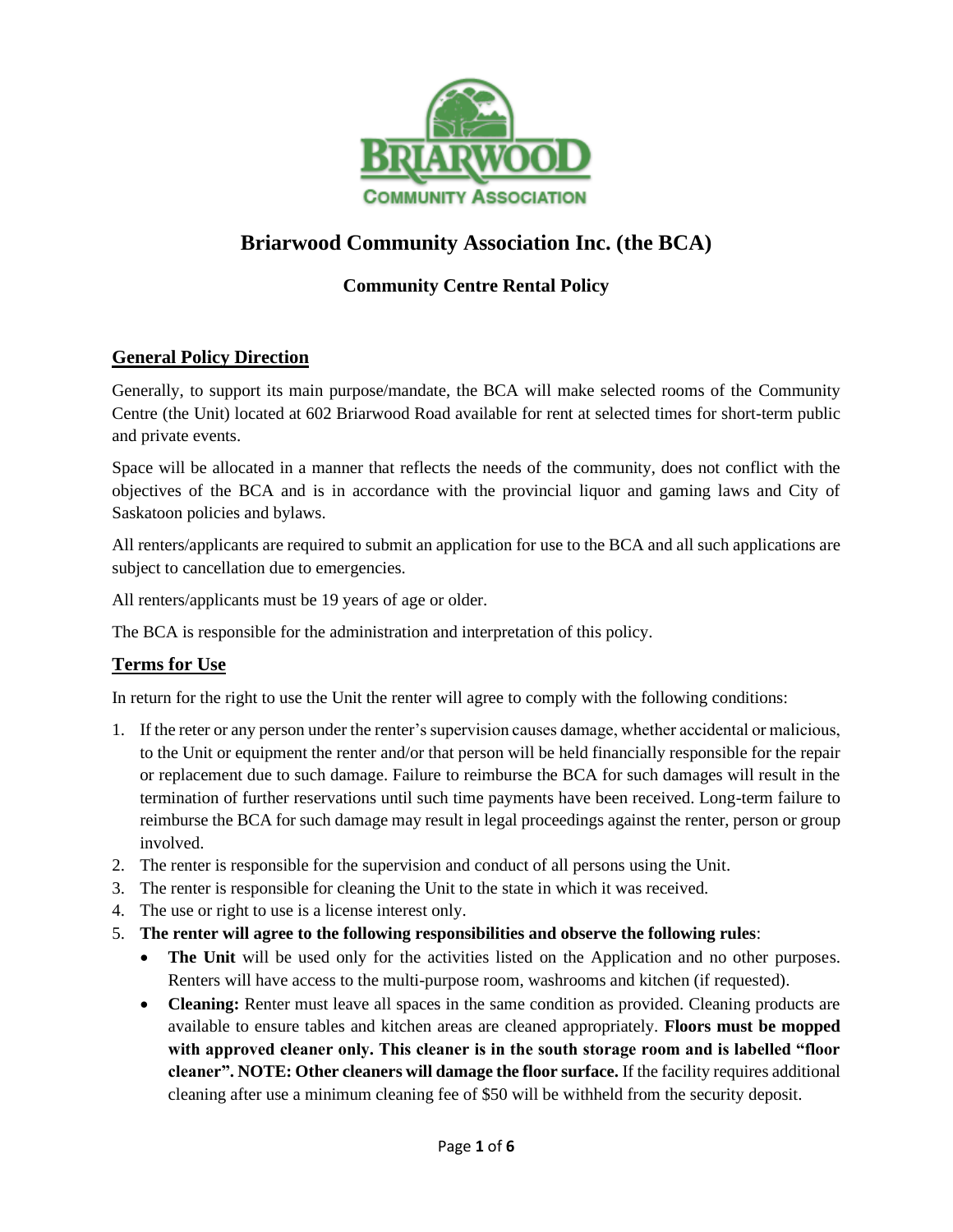

- **Food and beverages** are permitted in the Unit. All arrangements for food and beverages are the responsibility of the renter.
- **Alcohol**. BCA's and the renter's responsibilities are as outlined by the Saskatchewan Liquor and Gaming Authority (SLGA) namely:

## **Responsibilities of the BCA:**

- a) Condition of the premises must be safe and secure before an event takes place.
- b) Adequate security arrangements must be provided to protect BCA's obligations and the renter's obligations as outlined by SLGA. This is at the discretion of the BCA and all costs related to security will be the responsibility of the renter.

#### **Responsibilities of the renter:**

To obtain the necessary permits from SLGA to allow the serving of alcohol in the Unit and to abide by the conditions of said permit including but not limited to the following:

- a) To control entry and ensure proof of age rules are observed.
- b) To prohibit selling or supplying alcohol to a person who appears intoxicated.
- c) To control the conduct of person(s) at the Unit during the event.
- d) To ensure all alcohol stays in the Unit and is not in the surrounding park or water park.
- e) To ensure that Minors do not purchase or consume alcohol, nor act in any way in the sale or service of alcohol in the Unit
- f) To provide proof that a suitable liquor permit has been received from SLGA. In addition:
- g) Corporate or public functions must obtain and provide proof that \$2,000,000 of liability insurance is in place for the event.
- h) To submit a refundable damage deposit of \$400 for events where liquor is going to be served.
- **Smoking** is prohibited in all areas of the Unit
- **Vehicles** are to be parked in the designated street parking and **must not** be driven on the grassed areas or paths leading to the Unit
- **Decorations** may be affixed to the walls only with removable tape or other materials that will not damage the surfaces. Affixing decorations with pins, nails, staples or other materials that will damage the walls is **not permitted**
- **Supervision** of children and youth is required at all times. Supervisors must be 18 years of age or older
- **Vacating Premises.** All lights must be turned off, doors locked and keys returned to the Recreation Unit Coordinator. The Unit must be left in the condition it was found which may require mopping the floor. An inspection will be completed prior to the security deposit being returned.

## **Period Available**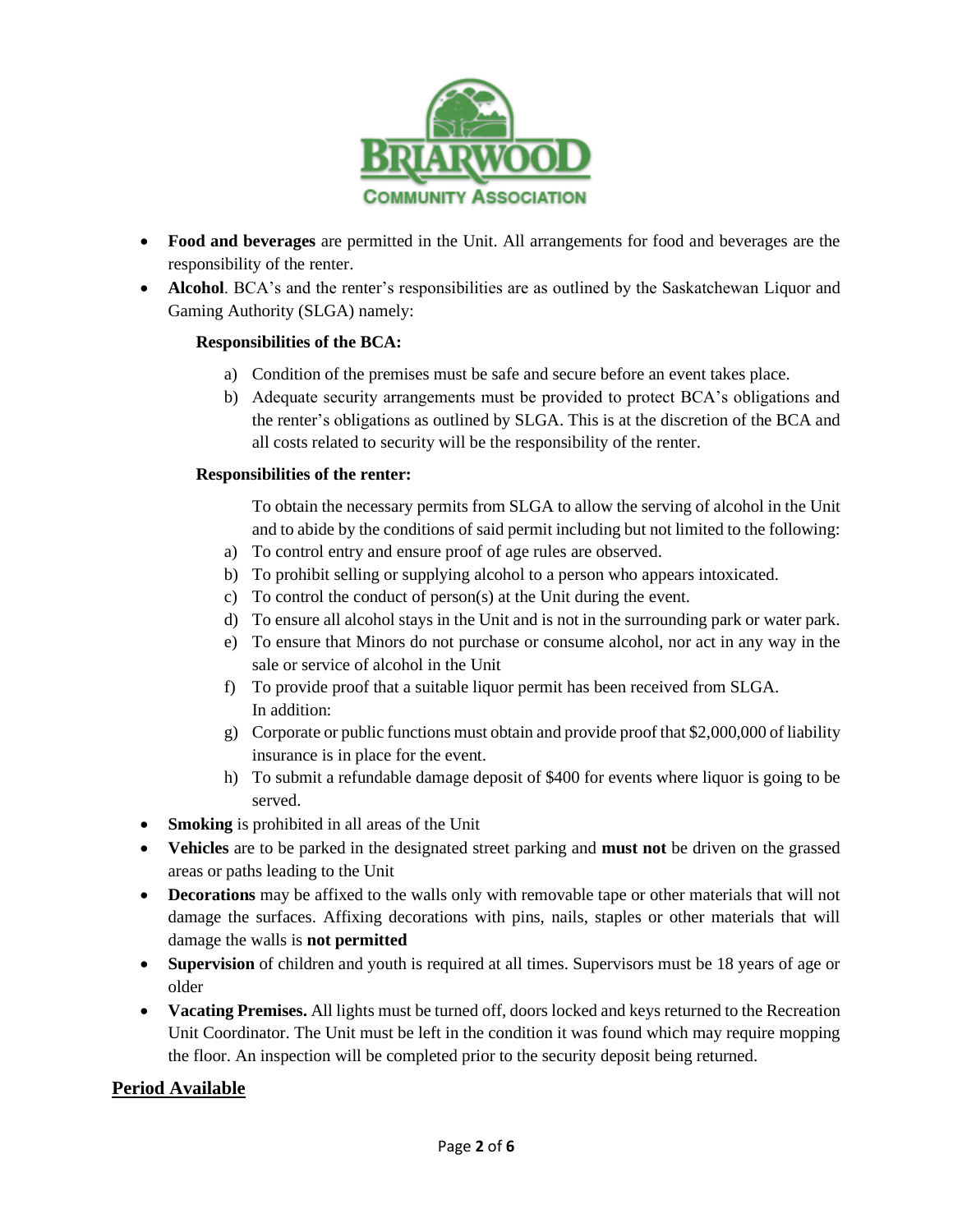

Applications for use will be considered for dates within the period of **September 1 to May 31st of each year.**

## **Description of the Unit**

#### **Rental Space Available:**

• **Multipurpose Room** dimensions are 31 feet by 34 feet with non-slip floor and a maximum capacity of 60 people.

#### **Kitchen:**

• A food and refreshment serving area is included in the use of the Unit. The kitchen is equipped with two sinks, upper and lower cupboards, service counter, fridge, microwave.

#### **Telephone:**

• While on the premises, the renter must ensure access to a cell phone in case of an emergency as there is no telephone service in the building

#### **Parking:**

• On street parking is available. **Vehicles are restricted from driving on the park pathways and park turf to access the Unit. Any damage resulting from this violation will be the responsibility of the individual and/or renter.**

#### **Exterior Electrical Outlets:**

• 220 volt power is available, upon request, on the exterior of the building for functions taking place outside in the park.

#### **Access for Persons with a Disability:**

• The multi-purpose room and washrooms are wheelchair accessible.

## **Furniture & Equipment:**

• Use of tables and chairs is included with the rental, to be cleaned and returned to storage area at end of rental period.

## **Rental Fees**

Cost: \$35.00 per hour with **minimum two (2) hour rental** + refundable security deposit of **\$200 (\$400 for functions with alcohol).** A daily rate of **\$175 per day** is also available.

#### **Please note:**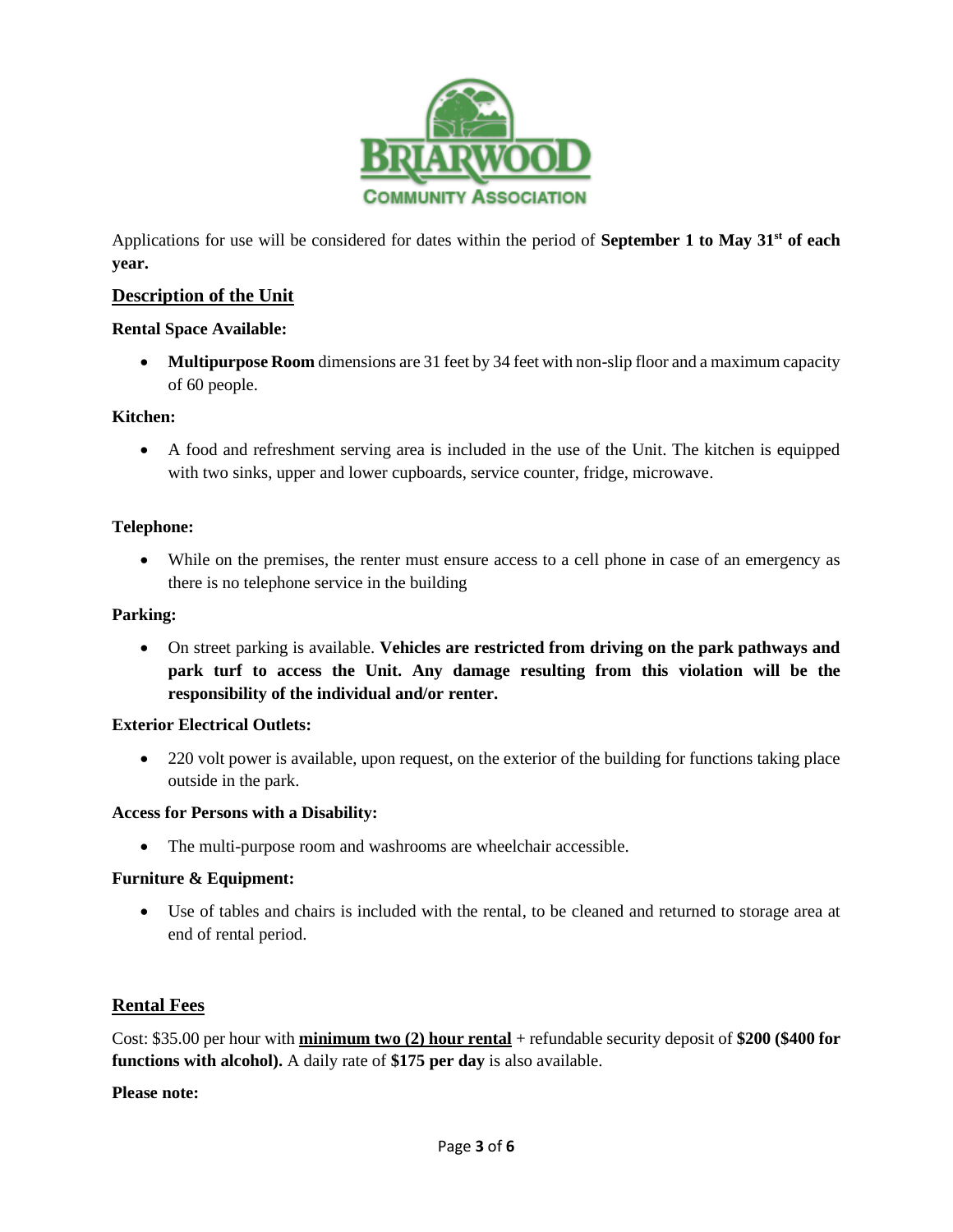

- Priority will be given to community use versus private use.
- The Board of BCA reserves the right to refuse any application to use the facility.

## **Booking Procedure**

- All booking inquiries must be made by email to:  $\underline{bca.building2014@gmail.com}$ . Please include the following information with your request:
	- o Renter's name
	- o Organization (if applicable)
	- o Date and time required
	- o Renter's Contact information including, telephone, street address and email address
	- o Nature of event
	- o Number of expected attendees
	- o Types of activities
- Bookings cannot be made earlier than three months prior to the event.
- To confirm booking, full fees will be required along with a refundable \$200 security deposit (\$400 for functions with alcohol). Full fees and the security deposit must be received a minimum of three days prior to the event.
- All bookings will be considered tentative until the fees and security deposit are received.
- A full refund will be issued if a cancellation notice is provided no less than seven days before the event. Cancellation with less than seven days notice will be charged the minimum two hour fee.

## **Additional Information to renters:**

- The grounds surrounding the Unit, known as Briarwood Neighborhood Park, are public lands and are operated and maintained by the City of Saskatoon. The park is also enjoyed by residents and visitors. BCA cannot prohibit casual use of the park nor guarantee that only one event will be scheduled at any given time. For persons planning to use the park space that surrounds the Unit please contact the City of Saskatoon, Allocations Office, Lawson Civic Centre (306-975-3366). Allow ample time for the City of Saskatoon application process.
- The spray park located adjacent to the Unit is a seasonal facility operated solely by the City of Saskatoon and is **not available** for bookings. The spray park operates unsupervised between the hours of 10:00 AM and 8:00 PM daily from June 1 to the close of September (Labour Day) long weekend and is open to the public.

## **Government of Saskatchewan COVID-19**

Renters must adhere to current Government of Saskatchewan COVID-19 guidelines for indoor gatherings and have in place a safety plan to comply to these guidelines. Refer to <https://www.saskatchewan.ca/covid-19>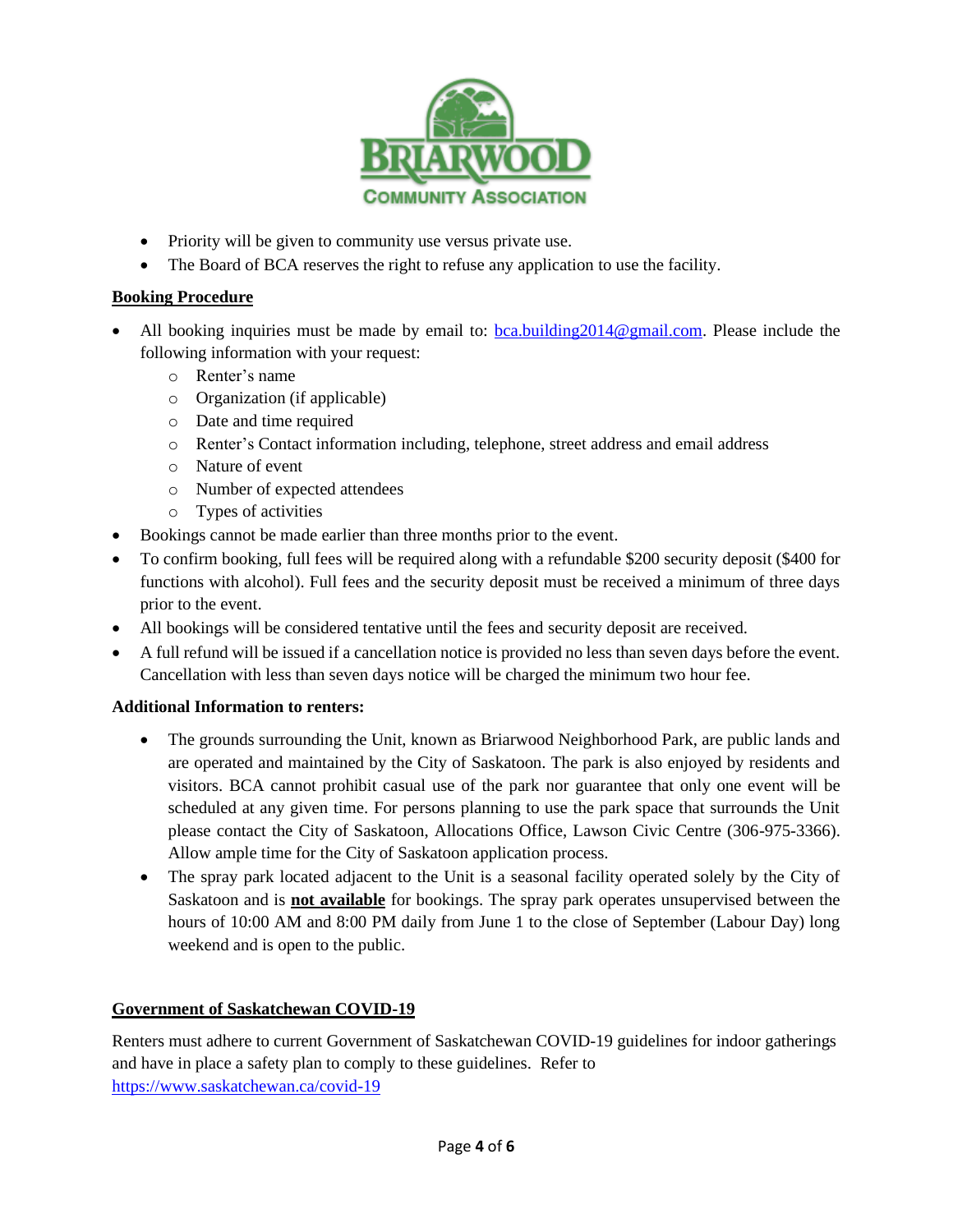

The renter must ensure that anyone attending the unit completes the sign in/out sheet at the entrance to the community centre.

The renter is responsible for cleaning and disinfecting the community centre after the event to the state in which it was received. All cleaning supplies and equipment are available in the building.

- Oxivir Tb is to be used on the counter tops, tables, sinks, microwave, fridge handles, all door handles, and touch surfaces. Wipe down the surfaces after leaving the spray on the surface for one minute.
- Sany Kleen Plus is to be used in the mop pail as directed on the bottle. Protective eyewear and gloves to be used when working with this product and are supplied.

Coffee pots, dishes, utensils, dish cloths and towels to be supplied by the renter.

All garbage (including bathroom garbage) and recycling must be removed from the centre by the renter. Please do not leave it in the park garbage cans.

The renter is responsible for returning the facility key to the Recreation Unit Coordinator's mailbox immediately after the rental period ends.

The renter acknowledges and agrees that the Briarwood Community Association is not liable to the renter or any attendees at the event for any illness, injuries, losses, or damages that may arise as a result of any attendee being exposed to or contracting Covid-19.